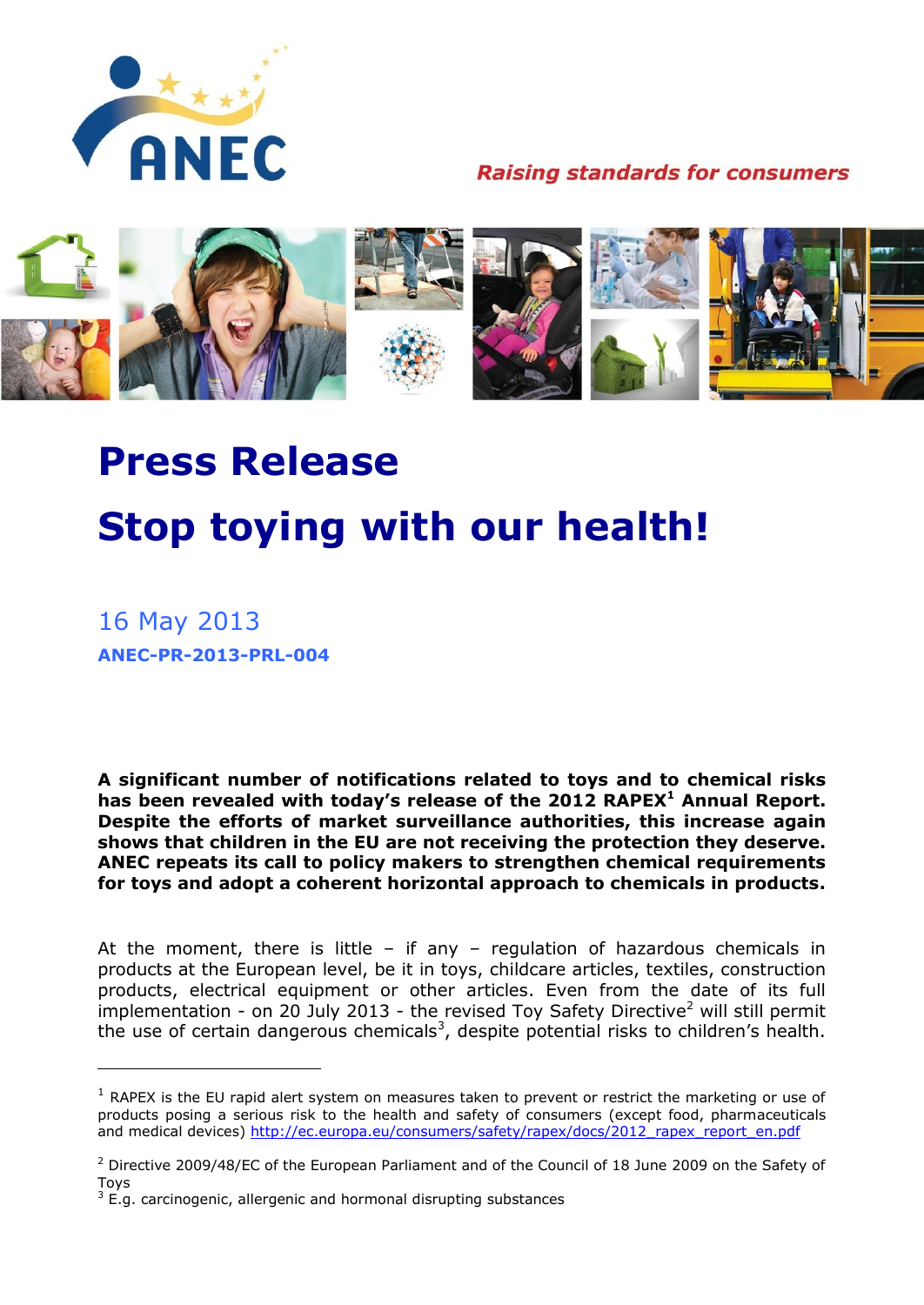The regulations that do exist are either vague or include so many exemptions that the result is the same: consumers continue to be exposed to hazardous chemicals contained in everyday articles.

Stephen Russell, ANEC Secretary-General, commented: "We welcome the efforts of market surveillance authorities to check chemicals in toys and we encourage them to continue to do so. Consumers can detect mechanical deficiencies in toys, but they cannot see, feel or otherwise sense whether a toy complies with the chemical requirements. The number of RAPEX notifications related to toys and to chemical risks is perhaps the tip of an iceberg".

Future rules should aim to eliminate these substances. For example, ANEC has asked for a dynamic migration procedure that takes into account the usual child behaviour of licking or sucking - at least for toys intended for children under 36 months. The European Commission's scientific committee, SCHER, in its opinion on ["Risks from organic CMR Substances in Toys"](http://ec.europa.eu/health/scientific_committees/environmental_risks/docs/scher_o_121.pdf) concluded that "The effect of mechanical actions (e.g. sucking, chewing) may increase migration to unexpected migration levels". Only recently, ANEC opposed the adoption of the draft European standard EN 71-12 'Safety of toys – Part 12: N-nitrosamines and N-nitrosatable substances<sup>,4</sup> as it relies on a static procedure inadequately reflecting the behaviour of small children and the release of chemicals from such products.

Stephen Russell said: "The need to address the gaps in existing product legislation has become urgent. ANEC repeats its call for policy makers to take the health of children more seriously. The Toy Safety Directive needs further strengthening if our most vulnerable consumers are to receive the protection to which they are entitled".

**ENDS** 

<u>.</u>

 $4$  EN 71-12 specifies requirements and test methods for N-nitrosamines and N-nitrosatable substances for toys (and parts of toys) made from elastomers and intended for use by children under 36 months, intended to be placed in the mouth, and for finger paints for children under 36 months. Examples of toys made from elastomers are balloons and teethers. N-nitrosamines can endanger human health owing to their toxicity.